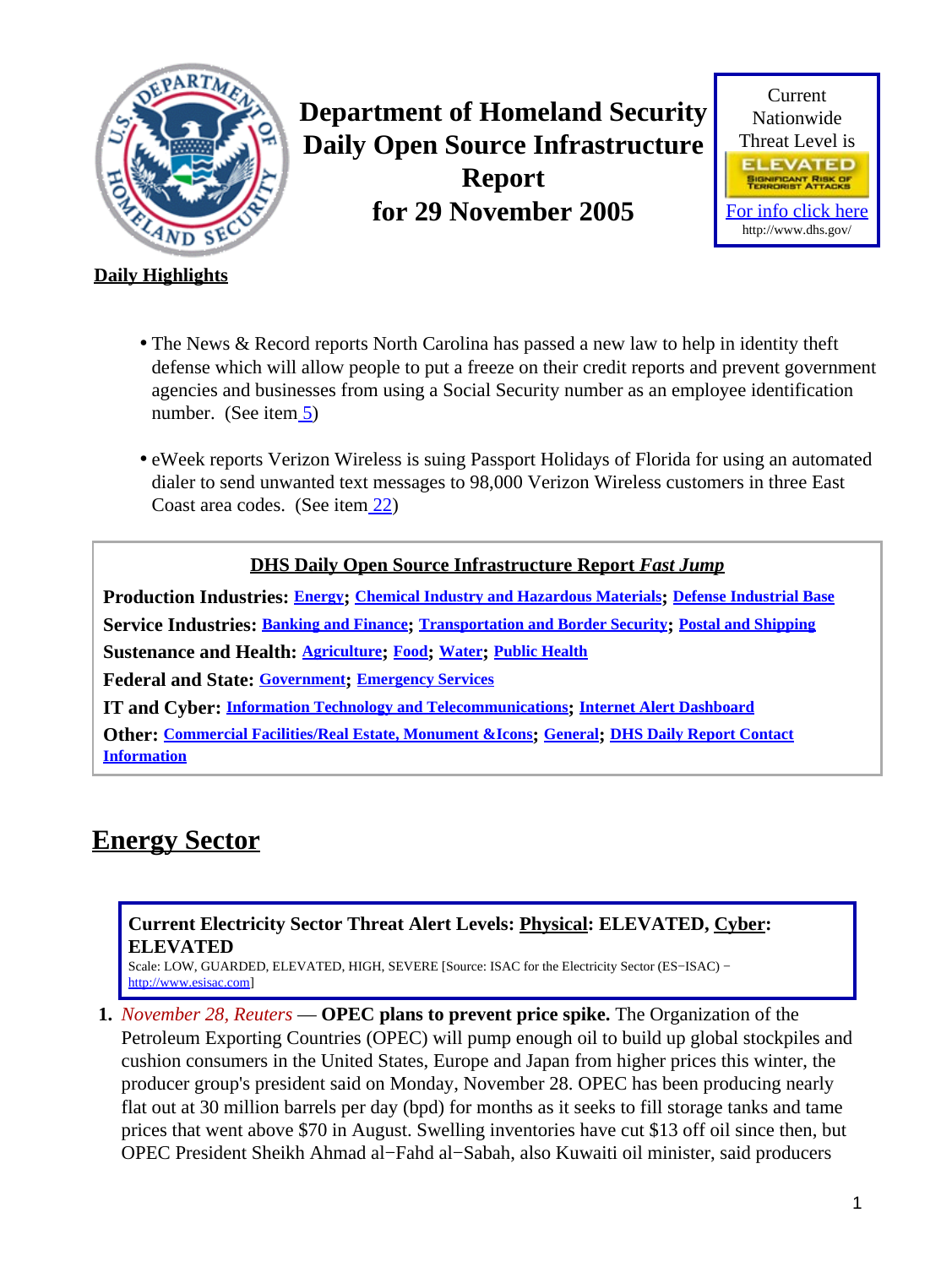want stockpiles to rise higher still. "We are allowing the stocks to build as OPEC, since last year. We are trying to make stocks build even to 56 days (of forward demand cover)," said Sheikh Ahmad told reporters. "For this is one of the points that we think will be very important to stabilize prices," he said. OPEC previously described 56 days of forward demand cover as excessive, however, analysts said OPEC's stock−piling plan, however well−intentioned, cannot relieve tightness in refined oil products such as heating oil and gasoline. Source[: http://www.nytimes.com/reuters/business/business−energy−saud i−naimi.html](http://www.nytimes.com/reuters/business/business-energy-saudi-naimi.html)

**2.** *November 28, NBC 4 (OH)* — **Thousands without electricity after explosion at power station.** American Electric Power officials said it could take up to two days to fully restore electricity after a substation in Columbus, OH, exploded Monday, November 28, leaving at least 32,000 customers on the city's north side without power. The explosion and resulting fire brought down large power lines, causing damage that could take days to repair. Two of three transformers at the substation caught on fire.

Source[: http://www.nbc4i.com/news/5415807/detail.html](http://www.nbc4i.com/news/5415807/detail.html)

[[Return to top](#page-0-1)]

## <span id="page-1-0"></span>**Chemical Industry and Hazardous Materials Sector**

**3.** *November 28, WBNS TV (OH)* — **Unknown source of foul order prompts resident evacuation in Ohio.** Authorities still don't know the source of a foul odor that prompted an evacuation in southeast Ohio Saturday night, November 26. Hundreds of people were forced to leave their homes for several hours in Chauncey, a village outside Athens, OH. Firefighters and a Hazmat response team tried to figure out where the smell was coming from but couldn't find a chemical spill, gas leak or other source. However, Athens County sheriff's deputy John Morris says two firefighters were taken to a hospital after they felt lightheaded and dropped to their knees. The Chauncey−Dover fire chief says residue is now being analyzed from a burned spot in a vacant lot where a woman says she saw white smoke rising on Saturday. Source[: http://www.10tv.com/Global/story.asp?S=4168449&nav=LUER](http://www.10tv.com/Global/story.asp?S=4168449&nav=LUER)

[[Return to top](#page-0-1)]

## <span id="page-1-1"></span>**Defense Industrial Base Sector**

Nothing to report. [[Return to top](#page-0-1)]

## <span id="page-1-2"></span>**Banking and Finance Sector**

**4.** *November 28, UK Financial Sector Continuity* — **UK financial sector participates in market wide exercise.** The UK financial sector took part in the largest ever market wide test of its preparedness to respond to a major crisis such as a terrorist attack, natural disaster or widespread infrastructure damage on Monday, November 28. The desk−based exercise was organized by the financial stability teams at the Tripartite Authorities (HM Treasury, the Bank of England and the Financial Services Authority) who would have responsibility for overseeing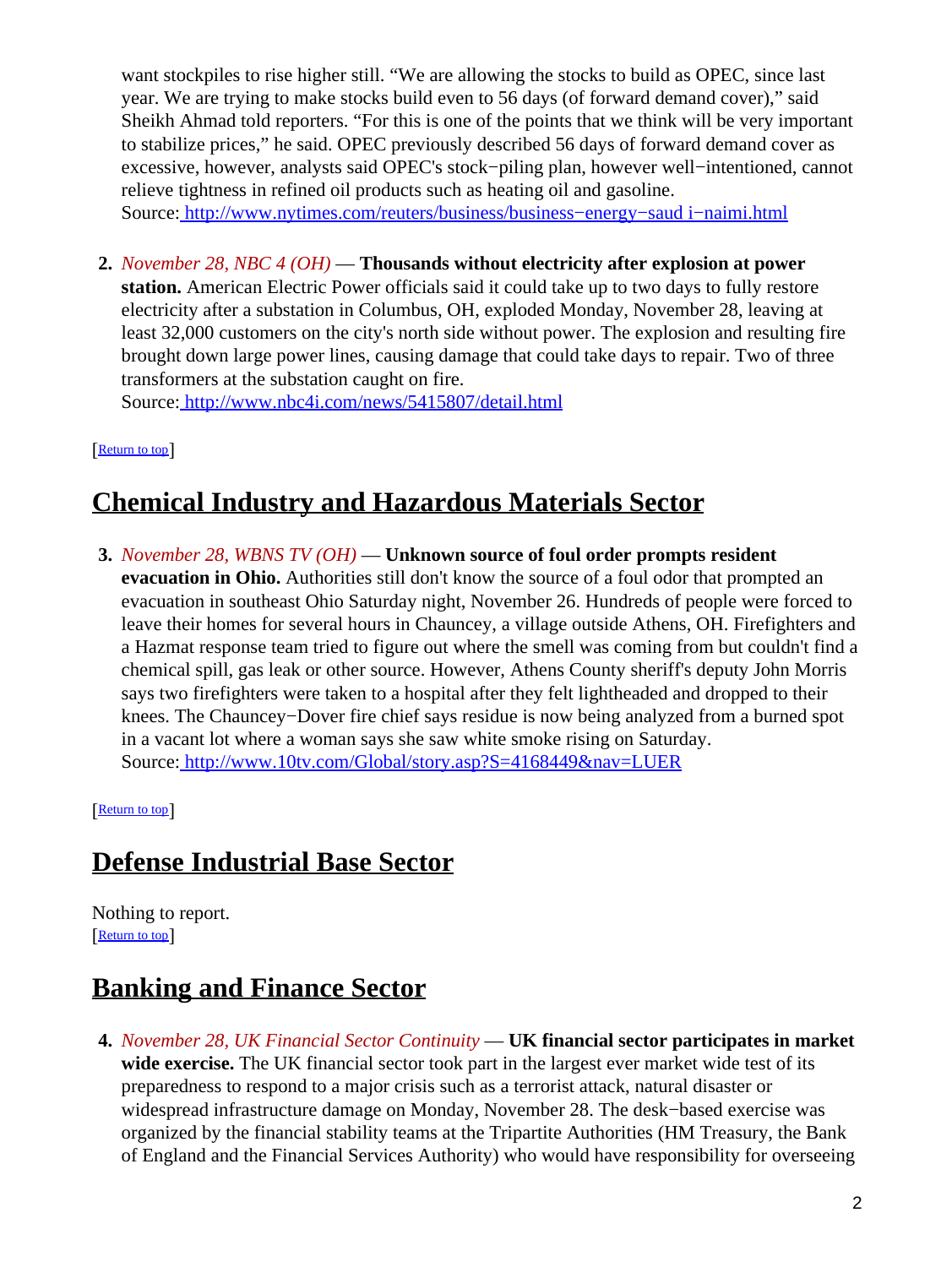and coordinating the markets response to such an incident. More than 1,000 people, from the Tripartite Authorities and some 80 organizations across the UK took part. The test, which was designed to be as realistic as possible, involved a scenario of widespread disruption in London and other financial centers, and included simulated news broadcasts, interviews and market and currency movements. KPMG will report early in 2006 on the effectiveness of the sector's business continuity preparations and the Authorities' contribution. A report on the findings together with any recommendations for improvements will be published. Source[: http://www.fsc.gov.uk/section.asp?catid=349&docid=947](http://www.fsc.gov.uk/section.asp?catid=349&docid=947)

- <span id="page-2-0"></span>**5.** *November 28, News & Record (NC)* — **North Carolina boosts identity theft defense.** Among the dozens of new laws in North Carolina that will go into effect Thursday, December 1, is one designed to make it easier for North Carolinians to protect themselves against identity theft. "Come December 1, North Carolina will be among the few states in the country that allow people to put a freeze on their credit report," state Attorney General Roy Cooper said. "This can be an important way to prevent identity theft to begin with," said Cooper. Under the new law, residents can send a certified letter to each of the credit−reporting agencies asking that their credit be frozen. Then, even if someone does steal their personal information, the thief won't be able to open a new account. Credit−reporting agencies already do this for people who have been victims of identity theft, but not for people who are trying to prevent fraud. North Carolina's new identity theft law also orders government agencies and businesses to stop taking Social Security numbers when they're not needed and prevents them from using a Social Security number as an employee identification number, Cooper said. Source[: http://www.news−record.com/apps/pbcs.dll/article?AID=/200511](http://www.news-record.com/apps/pbcs.dll/article?AID=/20051128/NEWSREC0101/511280304/-1/NEWSRECRSS) [28/NEWSREC0101/511280304/−1/NEWSRECRSS](http://www.news-record.com/apps/pbcs.dll/article?AID=/20051128/NEWSREC0101/511280304/-1/NEWSRECRSS)
- **6.** *November 28, Reuters* — **Cybercrime yields more cash than drugs according to expert.** Global cybercrime generated a higher turnover than drug trafficking in 2004 and is set to grow even further with the wider use of technology in developing countries, a top expert said on Monday, November 28. No country is immune from cybercrime, which includes corporate espionage, child pornography, stock manipulation, extortion and piracy, said Valerie McNiven, who advises the U.S. Treasury on cybercrime. "Last year was the first year that proceeds from cybercrime were greater than proceeds from the sale of illegal drugs, and that was, I believe, over \$105 billion," said McNiven. Asked if there was evidence of links between the funding of terrorism and cybercrime, McNiven said: "There is evidence of links between them. But what's more important is our refusal or failure to create secure systems, we can do it but it's an issue of costs." Developing countries which lack the virtual financial systems available elsewhere are easier prey for cybercrime perpetrators, who are often idle youths looking for quick gain. "When you have identity thefts or corruption and manipulation of information there (developing countries), it becomes almost more important because ... their systems start getting compromised from the get−go," she said.

Source[: http://today.reuters.com/news/newsArticle.aspx?type=technolo](http://today.reuters.com/news/newsArticle.aspx?type=technologyNews&storyID=2005-11-28T200056Z_01_KWA867007_RTRUKOC_0_US-CYBERCRIME.xml&archived=False) [gyNews&storyID=2005−11−28T200056Z\\_01\\_KWA867007\\_RTRUKOC\\_0\\_US−](http://today.reuters.com/news/newsArticle.aspx?type=technologyNews&storyID=2005-11-28T200056Z_01_KWA867007_RTRUKOC_0_US-CYBERCRIME.xml&archived=False) [CYBERCRIME.xml&archived=False](http://today.reuters.com/news/newsArticle.aspx?type=technologyNews&storyID=2005-11-28T200056Z_01_KWA867007_RTRUKOC_0_US-CYBERCRIME.xml&archived=False)

**7.** *November 25, Internetnews.com* — **Correctly identifying fraudulent e−mail can be difficult for users.** Knowing the difference between a legitimate e−mail and a scammed phishing e−mail is not always as easy as one would think. According to data from e−mail security firm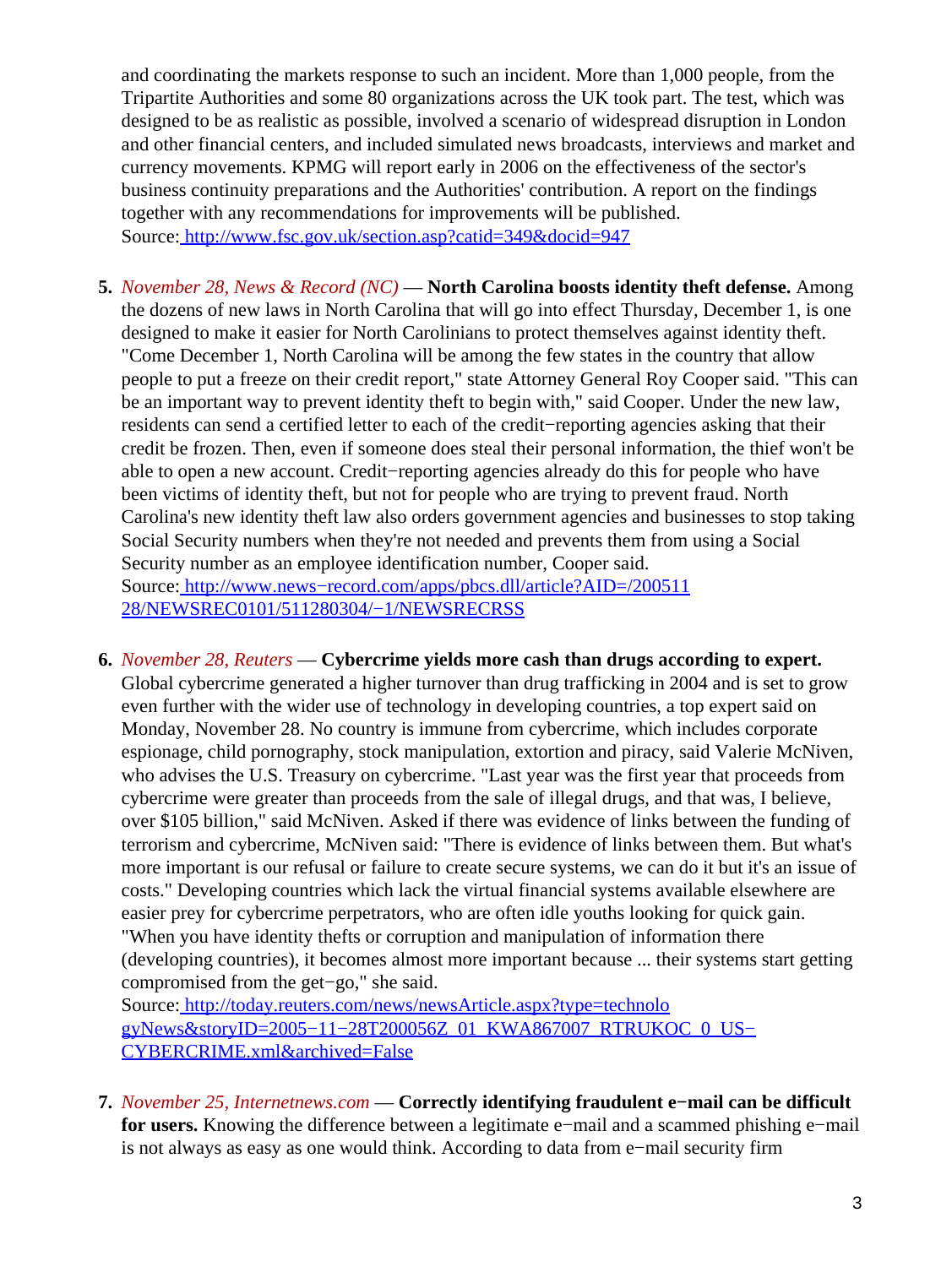MailFrontier, only four percent of users can spot a phished e−mail 100 percent of the time. MailFrontier's data comes from its Phishing IQ Test, which is comprised of 10 examples of e−mails and users must choose whether they think the mail is legitimate, a fraud or if they have no answer. The average score in 2005, according to MailFrontier, is 75 percent, which is up from 61 percent in 2004. One of the surprising results of the survey, according to Andrew Klein, manager with the MailFrontier Threat Center, is that younger people (18−24) are more likely than older people (55+) to be fooled by a phishing attack. Source[: http://www.internetnews.com/security/article.php/3566071](http://www.internetnews.com/security/article.php/3566071)

[[Return to top](#page-0-1)]

## <span id="page-3-0"></span>**Transportation and Border Security Sector**

- **8.** *November 28, Associated Press* — **Monorail crash investigation to focus on three scenarios.** Investigators will focus on three possible causes for the monorail crash: operator error, signal malfunction, or communications problems, officials said Sunday, November 27. The 43−year−old elevated line's only two trains remained stuck on the tracks in downtown Seattle on Sunday as 15,000 people ran underneath in the Seattle Marathon and thousands of shoppers and cars passed under the tracks after the race. The trains have been stuck on a curve about 30 feet above Fifth Avenue near Westlake Center since crashing shortly after 7 p.m. PST Saturday, November 26. Perry Cooper, Seattle Center spokesperson said police, fire and transportation officials are working with crane and towing companies to find the best way to return the trains to the Seattle Center station, where the monorail maintenance facility is located. In the past, if one train broke down, the other could be used to tow it. He said the Seattle Center, which has run the monorail since it was built for the 1962 World Fair, has never dealt with two disabled trains at the same time. Investigators from the state Department of Transportation and the National Transportation Safety Board need to figure out what part of the system failed Source[: http://159.54.227.3/apps/pbcs.dll/article?AID=/20051128/NEWS 06/51128040](http://159.54.227.3/apps/pbcs.dll/article?AID=/20051128/NEWS06/51128040)
- **9.** *November 28, Associated Press* — **Barge runs aground, leaks chemical into James River.** Officials say liquid asphalt has been leaking out of a barge that ran aground Monday, November 28, in the James River. According to the U.S. Coast Guard, the barge −− called the Piney Point −− was carrying over a million gallons of liquid asphalt, but only one tank containing about 120 thousand gallons was leaking. Lieutenant Gary Hutchison with the Henrico County, VA, Fire Department says the barge ran aground about five miles south of Richmond, near the Henrico/Chesterfield county line, around 4:30 a.m. EST. Hutchison says county officials called in the Coast Guard, the Virginia Department of Emergency Management, and the Environmental Protection Agency to help. Source[: http://www.wavy.com/Global/story.asp?S=4171018&nav=23ii](http://www.wavy.com/Global/story.asp?S=4171018&nav=23ii)
- **10.** *November 17, Department of Transportation* — **Grant helps launch Florida 511 service.** Florida drivers can now call 511 for up−to−the minute updates on traffic jams, road construction, lane closures, severe weather and travel times on Interstates and major highways. Florida Department of Transportation Secretary Denver Stutler unveiled the 511 service as part of a new information technology system designed to cut congestion and improve safety on Florida highways. In addition to the 511 service for drivers, the new system helps Florida transportation officials better respond to changes in traffic conditions, accidents and other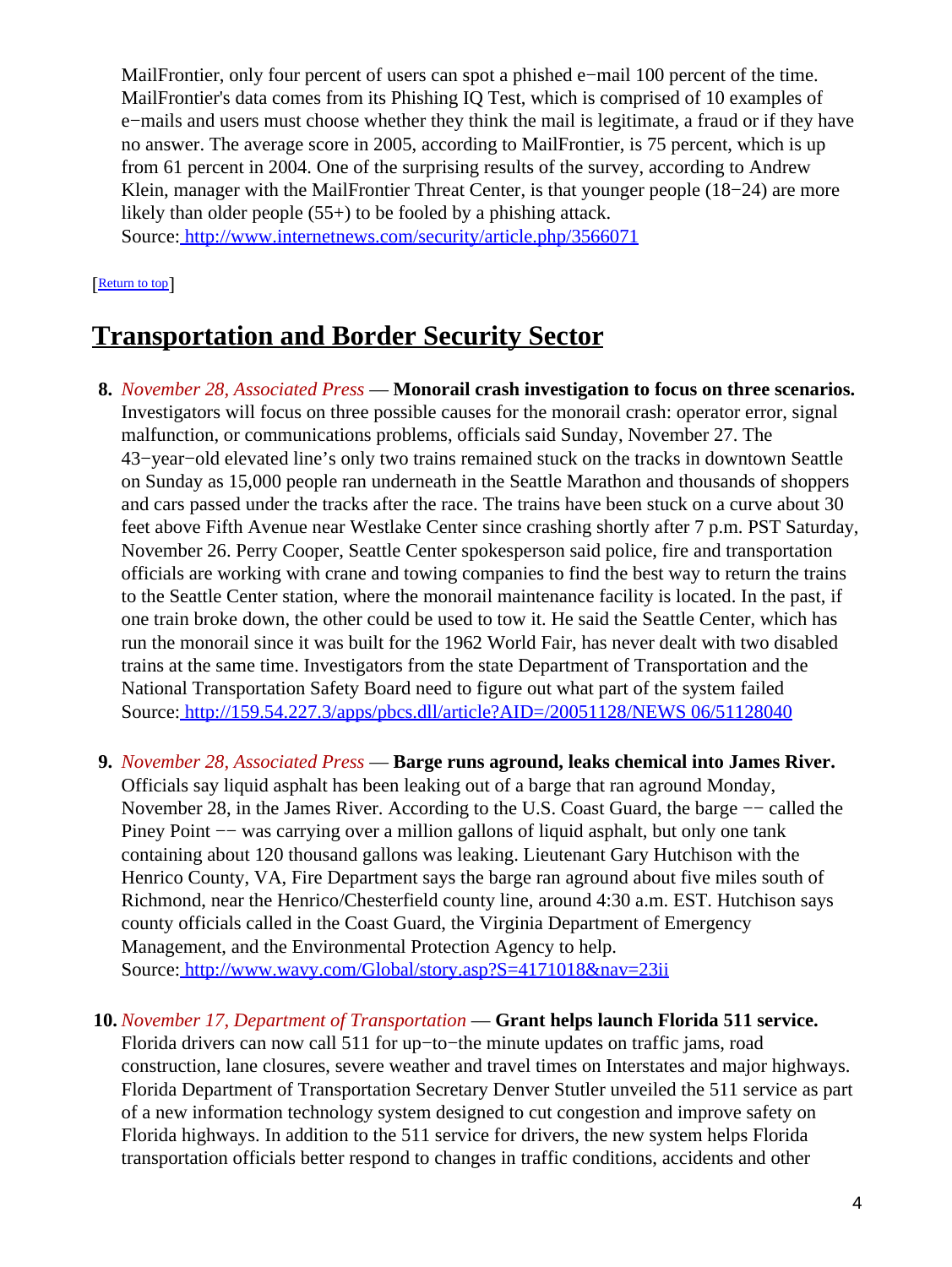highway trouble spots. The 511 system also will serve as an invaluable tool during hurricane season when the most current highway information is especially crucial, according to Acting Federal Highway Administrator J. Richard Capka. The Federal Highway Administration report also helps states adapt traffic−fighting solutions to local road conditions. The report shows that accidents, construction zones, bad weather, special events, and poor signal timing cause about 60 percent of highway delays.

Federal Highway Administration report: [http://www.ops.fhwa.dot.gov/congestion\\_report/index.htm](http://www.ops.fhwa.dot.gov/congestion_report/index.htm) Source[: http://www.dot.gov/affairs/fhwa1305.htm](http://www.dot.gov/affairs/fhwa1305.htm)

[[Return to top](#page-0-1)]

## <span id="page-4-0"></span>**Postal and Shipping Sector**

Nothing to report. [[Return to top](#page-0-1)]

## <span id="page-4-1"></span>**Agriculture Sector**

- **11.** *November 28, Pennsylvania Ag Connection* — **Plum Pox quarantine lifted in York County Township.** Pennsylvania Agriculture Secretary Dennis Wolff announced that a quarantine for the Plum Pox Virus, a disease that severely affects fruit production, has been rescinded in Conewago Township, York County, PA, and the ban on the planting or selling of stone fruit trees has been lifted. Infected fruit may appear deformed or blemished and could drop prematurely from trees, but causes no harm to animals or people who eat the fruit. The virus was discovered in Conewago Township during the summer of 2002. Wolff said, "We have a strong surveillance and eradication program for Plum Pox and we are aggressively working to eliminate the disease...We've tested more than 925,000 samples in the four−county quarantine area since 2000 as part of the Plum Pox Surveillance Program...We've seen a decline in Plum Pox since then." The department recently completed its sampling and testing for 2005 and found only five positive Plum Pox samples of the more than 269,000 samples taken. The five virus−positive trees, all in Menallen Township, Adams County, were destroyed, along with about 120 acres of stone fruit trees. The quarantine boundaries will change to include an additional portion of Menallen Township, an area adjacent to Bendersville. Source[: http://www.pennsylvaniaagconnection.com/story−state.cfm?Id=6 26&yr=2005](http://www.pennsylvaniaagconnection.com/story-state.cfm?Id=626&yr=2005)
- **12.** *November 27, Bozeman Daily Chronicle (MT)* — **Feedgrounds cause conditions ripe for brucellosis and chronic wasting disease epidemic.** Although the state of Wyoming feeds thousands of elk every winter −− mostly on federal land −− the U.S. Forest Service has never undertaken a formal study of the program, even though most scientists agree the program fosters brucellosis. "When hundreds of elk are crowded together as they are on Wyoming's elk feedgrounds, conditions are ripe for a wildlife disease epidemic," said Lloyd Dorsey, of the Greater Yellowstone Coalition. Brucellosis exposure rates run as high as 50 percent on some feedgrounds, compared to one percent to four percent in herds that find their own food. Chronic wasting disease −− detected in two deer in October near Thermopolis −− is also a problem. "Feedgrounds provide nearly ideal conditions for (chronic wasting disease) transmission among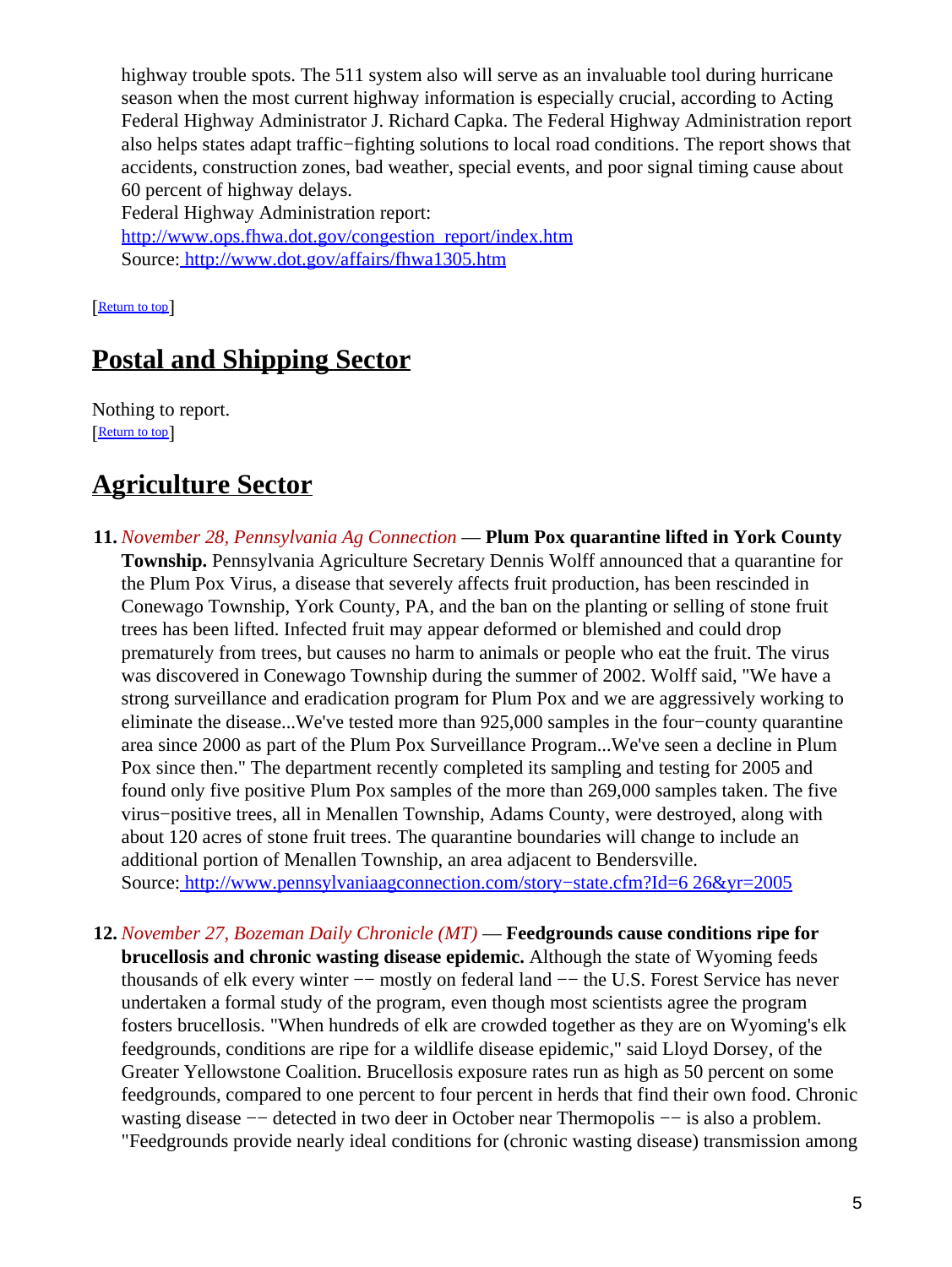free−roaming elk," wrote Markus Peterson, a wildlife disease scientist at Texas A&M University, in a report released this month. If feedgrounds were phased out, causing elk to start wandering, brucellosis−infected elk could infect cattle herds and destroy haystacks and crops. One Wyoming cattle herd has already been infected by an elk. Wyoming has announced it will begin an experimental "test and slaughter" program to capture and test elk for the disease. Source[: http://www.bozemandailychronicle.com/articles/2005/11/27/new s/01elk.txt](http://www.bozemandailychronicle.com/articles/2005/11/27/news/01elk.txt)

[[Return to top](#page-0-1)]

### <span id="page-5-0"></span>**Food Sector**

**13.** *November 28, Food Production Daily* — **European Union scientists call for listeria alert network for food.** Improved surveillance can identify and halt potentially large outbreaks of listeria. According to a study conducted by the European Union (EU), outbreaks of listeriosis lead to the death of about 20 percent to 30 percent of those infected. "Changes in the way food is produced, distributed and stored have created the potential for diffuse and widespread outbreaks involving many countries," the authors stated. Public health authorities do not always recognize the prominence of listeriosis in causing infection, particularly since it is a relatively rare disease compared with other common foodborne illnesses such as salmonellosis. Listerosis ranks as the second leading cause of fatalities from foodborne diseases after salmonellosis in the U.S. and France. Several countries still have high incidence, and many do not have a surveillance system. "Moreover, its common source epidemic potential presents a real threat and persists even in countries with a decreasing or low incidence," they stated. Between 1991 and 2002, 19 outbreaks of invasive listeriosis were reported in nine different countries, with a total of 526 outbreak related cases. The incriminated products for six of these outbreaks were known to have been exported.

Study[: http://www.eurosurveillance.org/em/v10n10/1010−225.asp](http://www.eurosurveillance.org/em/v10n10/1010-225.asp) Source[: http://www.foodproductiondaily.com/news/ng.asp?n=64185−liste](http://www.foodproductiondaily.com/news/ng.asp?n=64185-listeria-poultry-food-safety) [ria−poultry−food−safety](http://www.foodproductiondaily.com/news/ng.asp?n=64185-listeria-poultry-food-safety)

[[Return to top](#page-0-1)]

### <span id="page-5-1"></span>**Water Sector**

Nothing to report. [[Return to top](#page-0-1)]

## <span id="page-5-2"></span>**Public Health Sector**

**14.** *November 28, Xinhuanet (China)* — **Virus mutation found in human bird flu cases.** Studies show the H5N1 strain of virus separated from China's human cases of bird flu has mutated compared with the strain found in Vietnam's human cases, said the Chinese Ministry of Health (MOH) on Monday, November 28. Lab tests find the H5N1 strain of virus separated from recent human cases is highly homologous with that found in poultry samples from the bird flu outbreak places, according to the information office of the MOH. However, compared with the virus strain from the human cases in Vietnam, the genetic order of H5N1 in China's human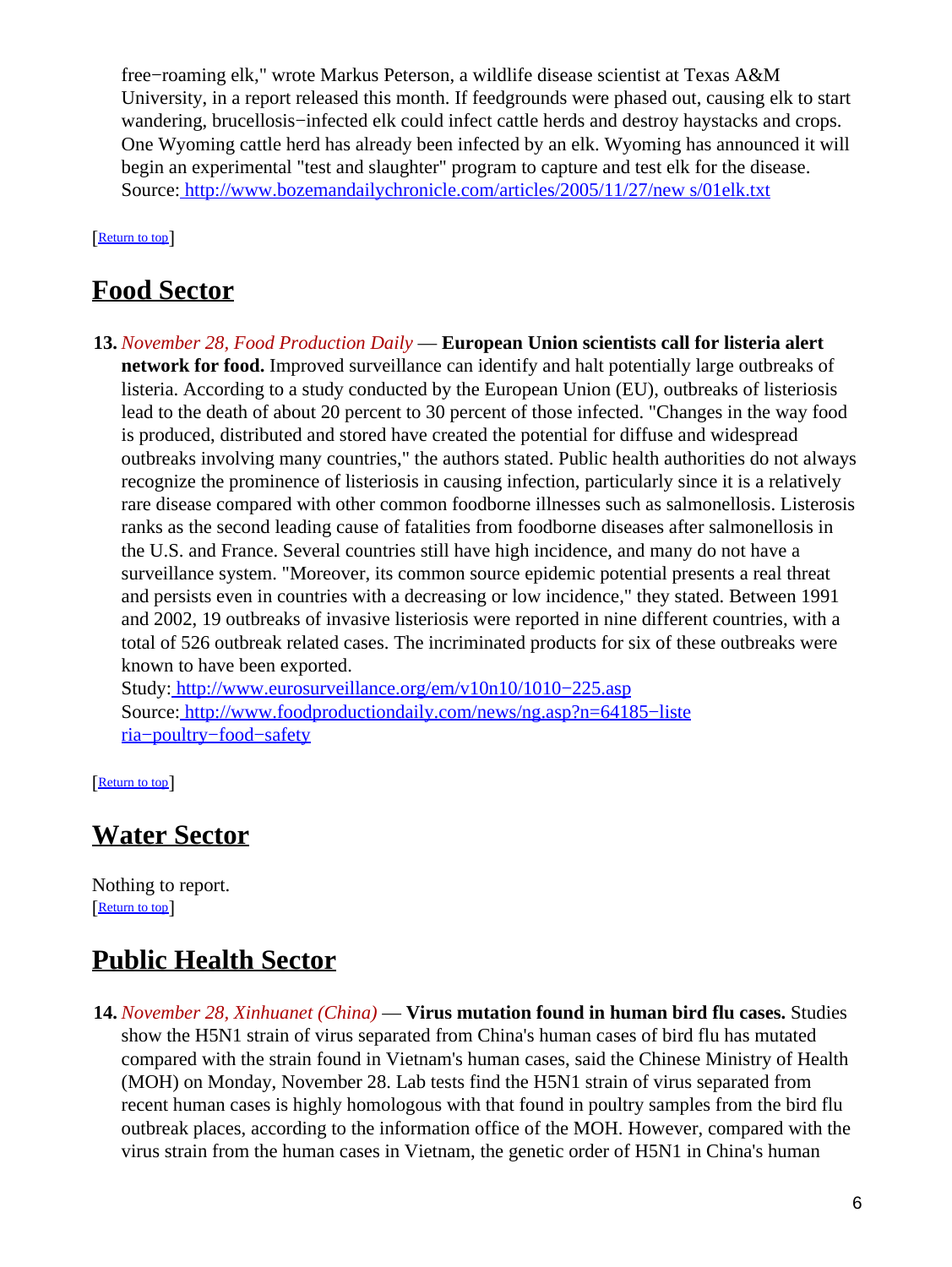cases has mutated "to a certain degree," the MOH spokesperson Mao Qun'an said. "But the mutation is impossible to cause human−to−human transmission of the avian flu," he noted. China has reported three confirmed human cases of bird flu, including two fatalities from east China's Anhui Province and one case from the central Hunan Province in which the patient has recovered.

Source[: http://news.xinhuanet.com/english/2005−11/28/content\\_3848013 .htm](http://news.xinhuanet.com/english/2005-11/28/content_3848013.htm)

- **15.** *November 28, Australian Associated Press* — **Australia to co−host bioterror workshop.** Australia and Indonesia will co−host a second regional workshop on the Biological Weapons Convention in a bid to further reduce the threat of bioterrorism. Australian Defense Minister Robert Hill said the workshop, to be held in Indonesia early next year, followed a preliminary workshop held in Melbourne, Australia, in February. Hill said it was part of ongoing efforts to reduce the possibility of terrorists acquiring and using biological weapons. It also aims to prevent regional nations from inadvertently helping the development of biological weapons programs elsewhere. Regional neighbors will be invited to the meeting. The Biological Weapons Convention prohibits member states developing, producing, stockpiling or otherwise acquiring or retaining biological weapons or their means of delivery. Source[: http://seven.com.au/news/nationalnews/124759](http://seven.com.au/news/nationalnews/124759)
- **16.** *November 27, Press Association* — **Australia to stage bird flu test.** Australia will stage its first major test of its preparedness for a bird flu outbreak. The four−day Exercise Eleusis starting on Tuesday, November 29, will involve 1,000 people from the federal and state governments, agriculture and health departments as well as the agriculture industry, Agriculture Minister Peter McGauran and Health Minister Tony Abbott said in a joint statement. Australia has yet to detect a case of the lethal H5N1 strain of the bird flu virus that has killed at least 68 people and ravaged poultry populations in Asia. The federal government is coordinating preparations for an outbreak among Australian birds as well for a potential pandemic if the virus mutates into a form that spreads easily among humans. McGauran said the drill would use a hypothetical scenario to test how well agriculture and health departments work with industry to identify, contain and eradicate an outbreak among birds. Abbott said the exercise scenario included human victims of the disease.

Source[: http://news.scotsman.com/latest.cfm?id=2311842005](http://news.scotsman.com/latest.cfm?id=2311842005)

**17.** *October 25, PLoS Biology* — **Wave−like spread of Ebola.** In the past decade the Zaire strain of Ebola virus (ZEBOV) has emerged repeatedly into human populations in central Africa and caused massive die−offs of gorillas and chimpanzees. Researchers tested the view that emergence events are independent and caused by ZEBOV variants that have been long resident at each locality. Phylogenetic analyses place the earliest known outbreak at Yambuku, Democratic Republic of Congo, very near to the root of the ZEBOV tree, suggesting that viruses causing all other known outbreaks evolved from a Yambuku−like virus after 1976. The tendency for earlier outbreaks to be directly ancestral to later outbreaks suggests that outbreaks are epidemiologically linked and may have occurred at the front of an advancing wave. Distances among outbreaks indicate a spread rate of about 31 miles per year that remains consistent across spatial scales. Viral evolution is clocklike, and sequences show a high level of small−scale spatial structure. Genetic similarity decays with distance at roughly the same rate at all spatial scales. Analyses suggest that ZEBOV has recently spread across the region rather than being long persistent at each outbreak locality. Controlling the impact of Ebola on wild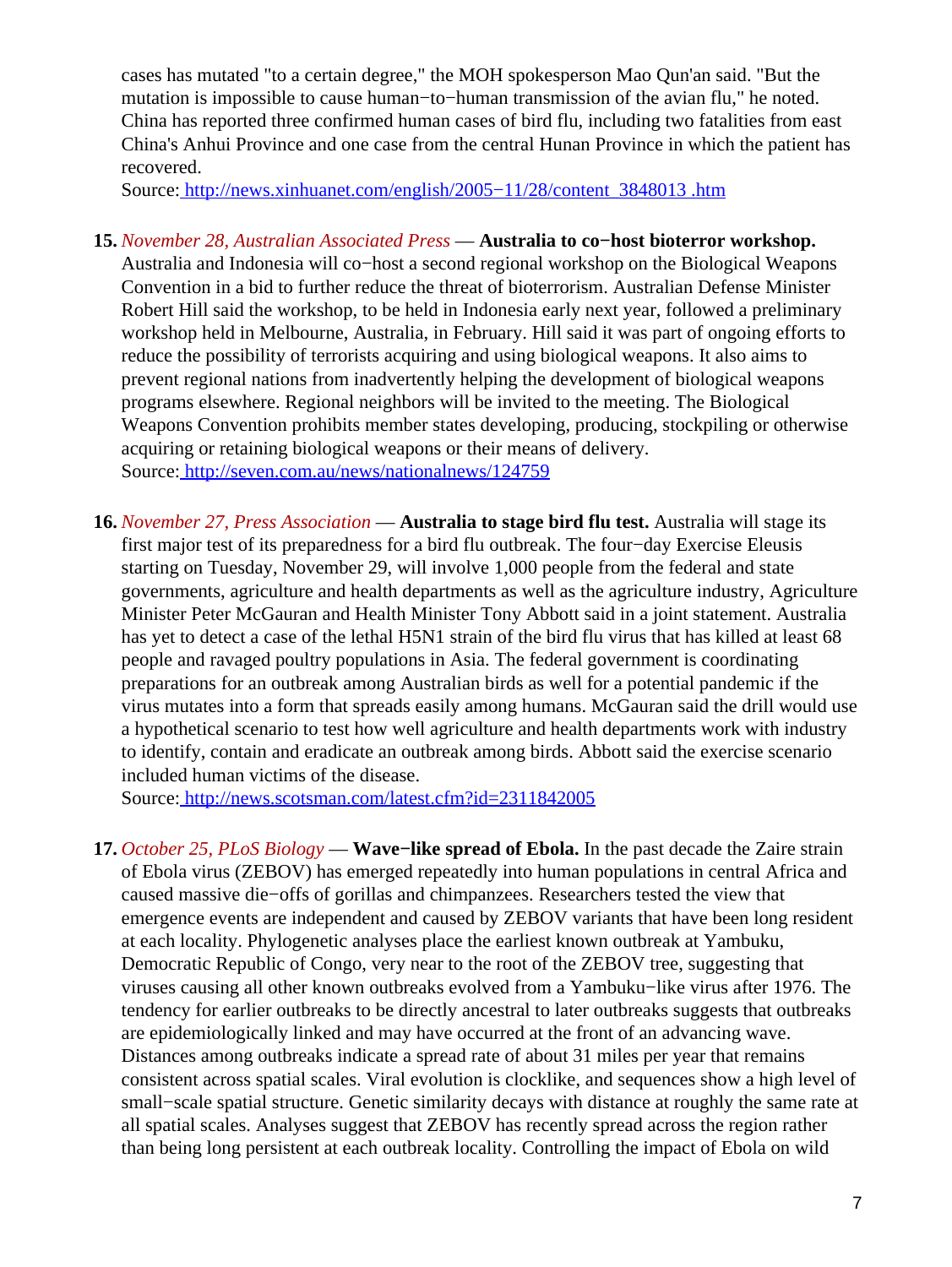apes and human populations may be more feasible than previously recognized. Source[: http://biology.plosjournals.org/perlserv/?request=get−docume](http://biology.plosjournals.org/perlserv/?request=get-document&doi=10.1371/journal.pbio.0030371) [nt&doi=10.1371/journal.pbio.0030371](http://biology.plosjournals.org/perlserv/?request=get-document&doi=10.1371/journal.pbio.0030371)

[[Return to top](#page-0-1)]

### <span id="page-7-0"></span>**Government Sector**

Nothing to report. [[Return to top](#page-0-1)]

### <span id="page-7-1"></span>**Emergency Services Sector**

**18.** *November 28, Japan Times* — **Nuclear attack response tested in Japan.** The Japanese government Sunday, November 27, conducted its first exercise under a new law designed to protect the public in the event of an attack, based on a scenario involving a terrorist strike on a nuclear power plant in Mihama, Fukui Prefecture in Japan. About 1,300 people from 130 organizations, including municipalities, police, the Self−Defense Forces, electric power firms and local broadcasters, participated in the exercise. The scenario involved mortar attacks on the Mihama nuclear power plant by unidentified terrorists, damaging the plant's No. 2 reactor and raising fears of a radiation leak. Fukui was selected as the venue for the first exercise because the prefecture, which has 15 nuclear power plants, drew up contingency plans immediately after the law was enacted in September 2004. The aim of the drill was to see whether the law is effective in getting residents evacuated safely. The law stipulates the authority and roles of national and local governments in protecting the lives and assets of citizens in the event of an emergency. It restricts some civil liberties, such as allowing authorities to commandeer private land and buildings in connection with the evacuations, and gives authorities some control over media organizations.

Source[: http://www.japantimes.co.jp/cgi−bin/getarticle.pl5?nn2005112 8a3.htm](http://www.japantimes.co.jp/cgi-bin/getarticle.pl5?nn20051128a3.htm)

#### **19.** *November 27, Washington Post* — **Streamlined emergency operations center being built in**

**Virginia county.** The road to a new, state−of−the−art communications center began on Monday morning, November 21, in Fairfax County, VA, with a groundbreaking ceremony at the site. In addition to Fairfax police and fire departments, the center will house the county's emergency operations center as well as dispatchers for the Virginia State Police and the Virginia Department of Transportation. Law enforcement and government officials said the 130−acre site should become a model for other areas looking to combine their key communications in one spot. Fairfax's center also will eventually house bus maintenance facilities for Metro and the Fairfax Connector, as well as the regional barracks for the state police. County Executive Anthony H. Griffin said the communications and emergency center is scheduled to open in November 2007, but an additional four to six months will be needed to finish wiring and testing the technology in the building.

Source[: http://www.washingtonpost.com/wp−dyn/content/article/2005/11](http://www.washingtonpost.com/wp-dyn/content/article/2005/11/25/AR2005112501511.html) [/25/AR2005112501511.html](http://www.washingtonpost.com/wp-dyn/content/article/2005/11/25/AR2005112501511.html)

[[Return to top](#page-0-1)]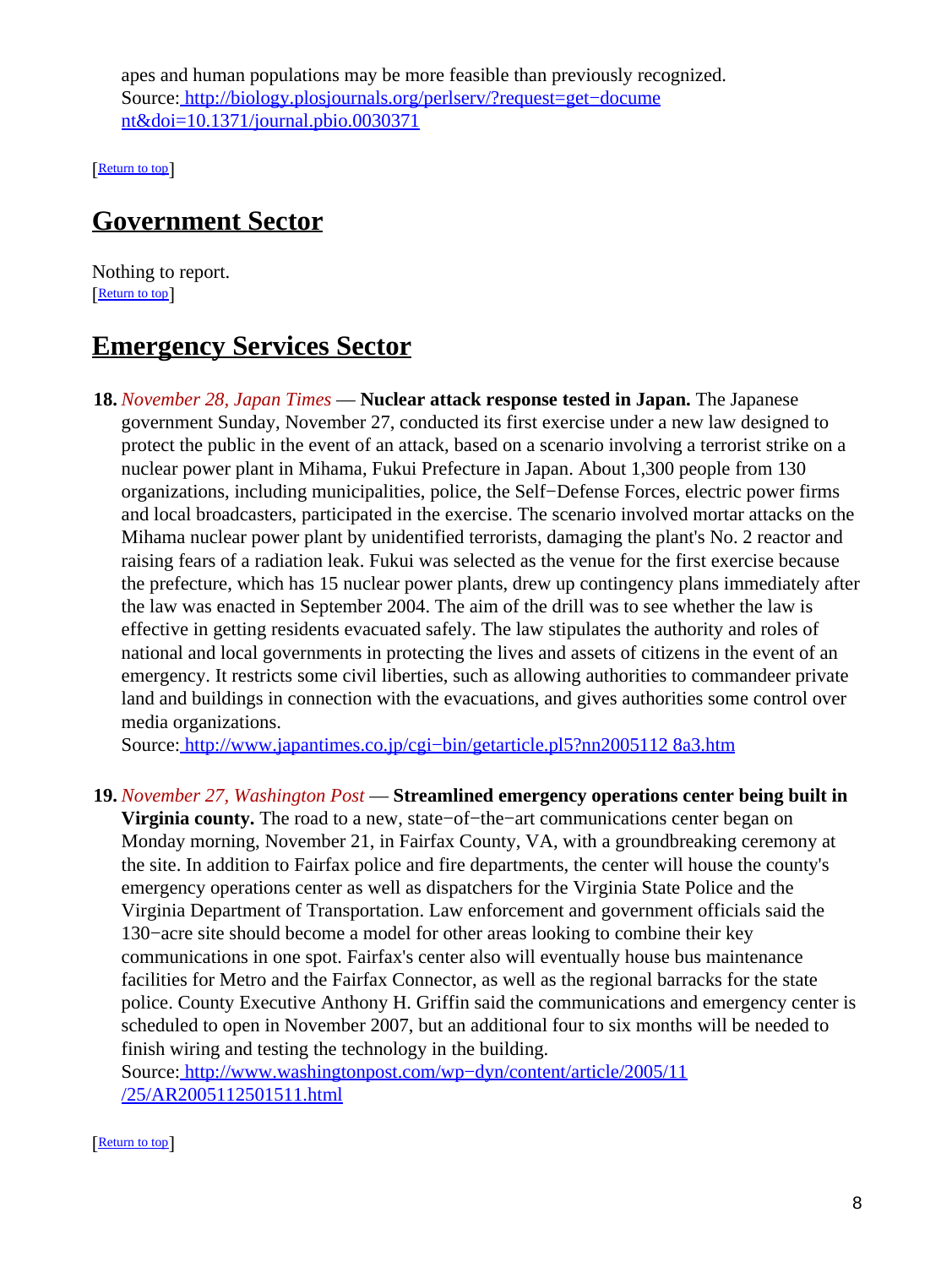## <span id="page-8-1"></span>**Information Technology and Telecommunications Sector**

- **20.** *November 28, InfoWorld* — **Sober variant on rise, security firm warns.** The latest variant of the Sober worm is proliferating, with a staggering one in 14 e−mails circulated on the Internet containing it as of Monday morning, November 28, according to the antivirus vendor Sophos. Around 85 percent of all viruses reported to Sophos are what the company calls Sober−Z, up from around 60 percent last week, said Graham Cluley, senior technology consultant. Right now, Sober−Z ranks as the third most prevalent virus for the year, behind Netsky−P in first and Zafi−D in second, he said. It first appeared around November 22 using several forms of social engineering to trick users into executing the attachment. Messages purporting to be from the U.S. Federal Bureau of Investigation warn recipients that they have been visiting illegal Websites and ask them to read a list of attached questions. Other versions pretend to be from the U.S. Central Intelligence Agency or offer video clips of Paris Hilton and Nicole Richie from the TV show "The Simple Life." While most antivirus vendors have updates that can remove the worm, the "clever" social engineering ploys are still effective, Cluley said. Source[: http://www.infoworld.com/article/05/11/28/HNsobervariantrise \\_1.html](http://www.infoworld.com/article/05/11/28/HNsobervariantrise_1.html)
- **21.** *November 28, Associated Press* — **New protocol said to help blend telecom services.** As easy as it is to connect these days by Internet, cellular, Wi−Fi, and plain old telephones, the networks that make all that possible can't communicate well with one another. Technological standards vary from network to network. The traditional phone system and the Internet use completely different protocols. A new standard, Internet Protocol for Multimedia Services (IMS), is being seen as perhaps the most likely means for linking traditional and wireless communications. But like with all new technology, IMS has issues and is only a springboard for convergence between future services, not today's −− nearly all of which would need to be adapted or replaced over time to enable them to intermingle. Most existing telecom services were designed to perform their specific functions as if walled off into distinct silos on the network. IMS attempts to knock down these silos by introducing a common interface for creating sessions. That way, data can be intertwined or bridged across networks to different devices. Source[: http://www.informationweek.com/story/showArticle.jhtml;jsess](http://www.informationweek.com/story/showArticle.jhtml;jsessionid=2OUFALYBADGEIQSNDBGCKHSCJUMEKJVN?articleID=174401977) [ionid=2OUFALYBADGEIQSNDBGCKHSCJUMEKJVN?articleID=174401977](http://www.informationweek.com/story/showArticle.jhtml;jsessionid=2OUFALYBADGEIQSNDBGCKHSCJUMEKJVN?articleID=174401977)
- <span id="page-8-0"></span>**22.** *November 23, eWeek* — **Verizon Wireless sues another spammer.** Unwanted text messages from a Florida−based travel company were sent recently to 98,000 Verizon Wireless customers, according to a new lawsuit filed by the operator. Even though cell phone spam is still relatively limited, it's nonetheless forcing operators to get a handle on it since their subscribers often pay a fee for each incoming message. "Electronic attacks upon the Verizon Wireless interstate text messaging network will continue; indeed the latest attack was just weeks ago," Verizon attorneys wrote in the suit filed Monday, November 21, in a U.S. District Court in New Jersey. In this particular case, Verizon Wireless alleges that Passport Holidays LLC, of Ormond Beach, FL, sent unsolicited text messages to about 98,000 Verizon Wireless subscribers in the latter part of October. The lawsuit accuses Passport Holidays of using an automated dialer to send the text messages to phones in three East Coast area codes.

Source[: http://www.eweek.com/article2/0,1895,1892707,00.asp](http://www.eweek.com/article2/0,1895,1892707,00.asp)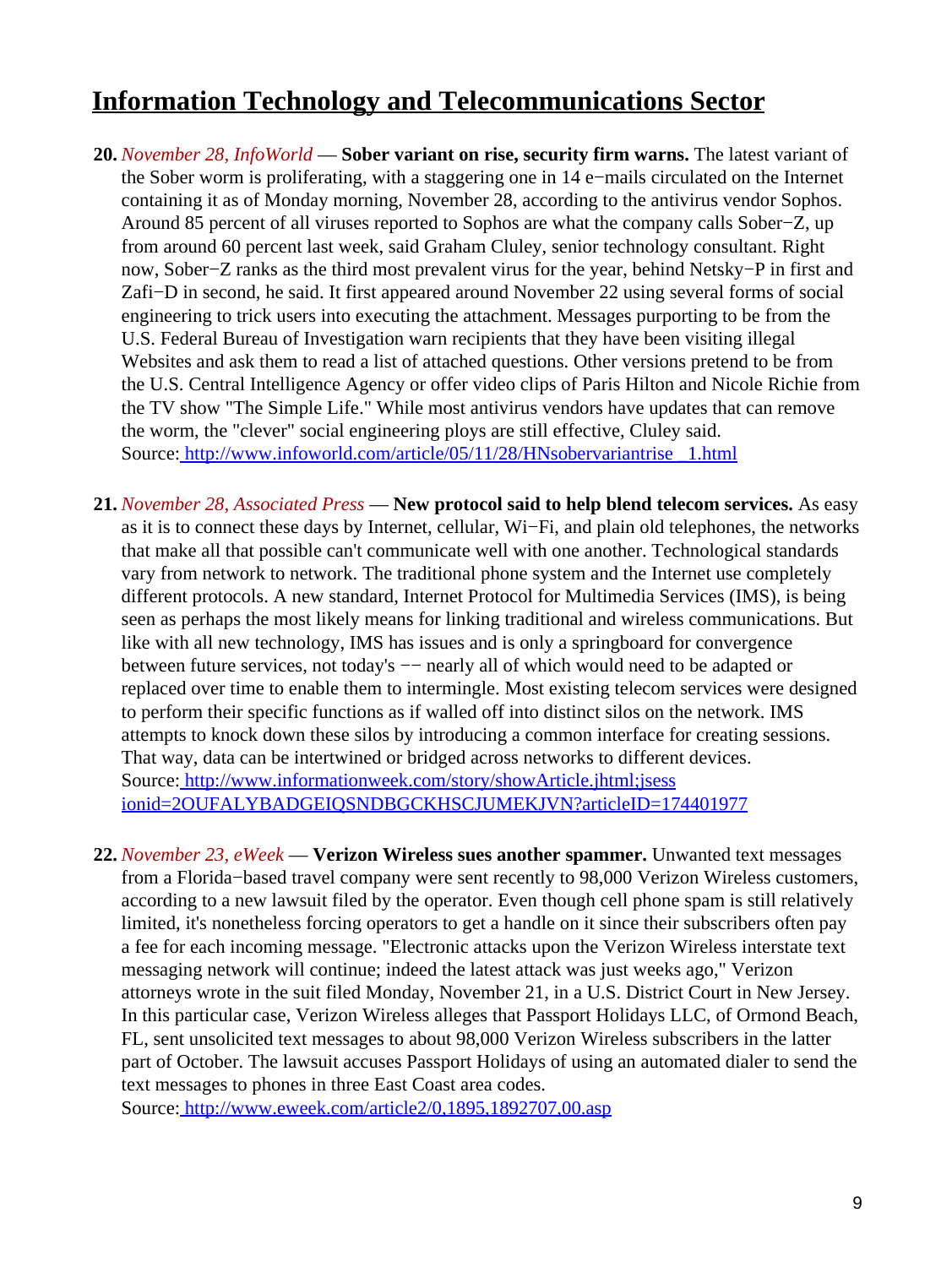#### **Internet Alert Dashboard**

#### **DHS/US−CERT Watch Synopsis**

<span id="page-9-0"></span>**Over the preceding 24 hours, there has been no cyber activity which constitutes an unusual and significant threat to Homeland Security, National Security, the Internet, or the Nation's critical infrastructures.**

**US−CERT Operations Center Synopsis:** US−CERT is aware of a publicly reported vulnerability in the way Cisco PIX firewalls process legitimate TCP connection attempts. A remote attacker may be able to send spoofed, malformed TCP packets with incorrect checksum values through affected PIX firewalls. Legitimate network traffic to the destination, PIX protected hosts may be blocked until the invalid PIX connection attempt entry times out around two minutes by default. Until a patch or more information becomes available, US−CERT recommends that system administrators who may be affected consider reconfiguring certain connection timers on Cisco PIX systems. Public exploit code for this reported vulnerability may be useful for automating a sustained attack.

For more information please review the following US−CERT Vulnerability Note (VU#853540):

Cisco PIX TCP checksum verification failure report <http://www.kb.cert.org/vuls/id/853540>

Microsoft Distribution Transaction Coordinator (MSDTC) Exploit (MS05−051) The researcher Darkeagle of the unl0ck security group has released a proof of concept denial of service exploit targeting the Microsoft Windows MSDTC Memory Corruption Vulnerability (BID 15056), which was originally discovered by eEye Digital Security and disclosed on October 11, 2005. Although the vulnerability is said to allow for remote code execution, the exploit released will only cause a denial of service. The public release of this tool however may increase the likelihood of a more sophisticated exploit being released.

The exploit can be referenced from the following location Microsoft Windows Distributed Transaction Coordinator Remote Exploit (MS05−051) [http://www.frsirt.com/exploits/20051127.55k7−msdtc.c.php](http://www.frsirt.com/exploits/20051127.55k7-msdtc.c.php)

Administrators are advised to ensure that all relevant updates to Microsoft Windows have been applied, and also that TCP port 3372, which is the default port for MSDTC, be filtered at the network boundary. On October 11, 2005 the DeepSight Threat Analyst Team issued a Threat Alert in response to this vulnerability. Administrators are advised to review its contents and apply all suggested mitigating strategies possible, in the event the patch cannot be applied.

Microsoft MSDTC and COM+ Remote Vulnerabilities Alert [https://tms.symantec.com/members/viewdocument.asp?guid=FCF73](https://tms.symantec.com/members/viewdocument.asp?guid=FCF7359D897F40E7B92082B708AD2B56) [59D897F40E7B92082B708AD2B56](https://tms.symantec.com/members/viewdocument.asp?guid=FCF7359D897F40E7B92082B708AD2B56)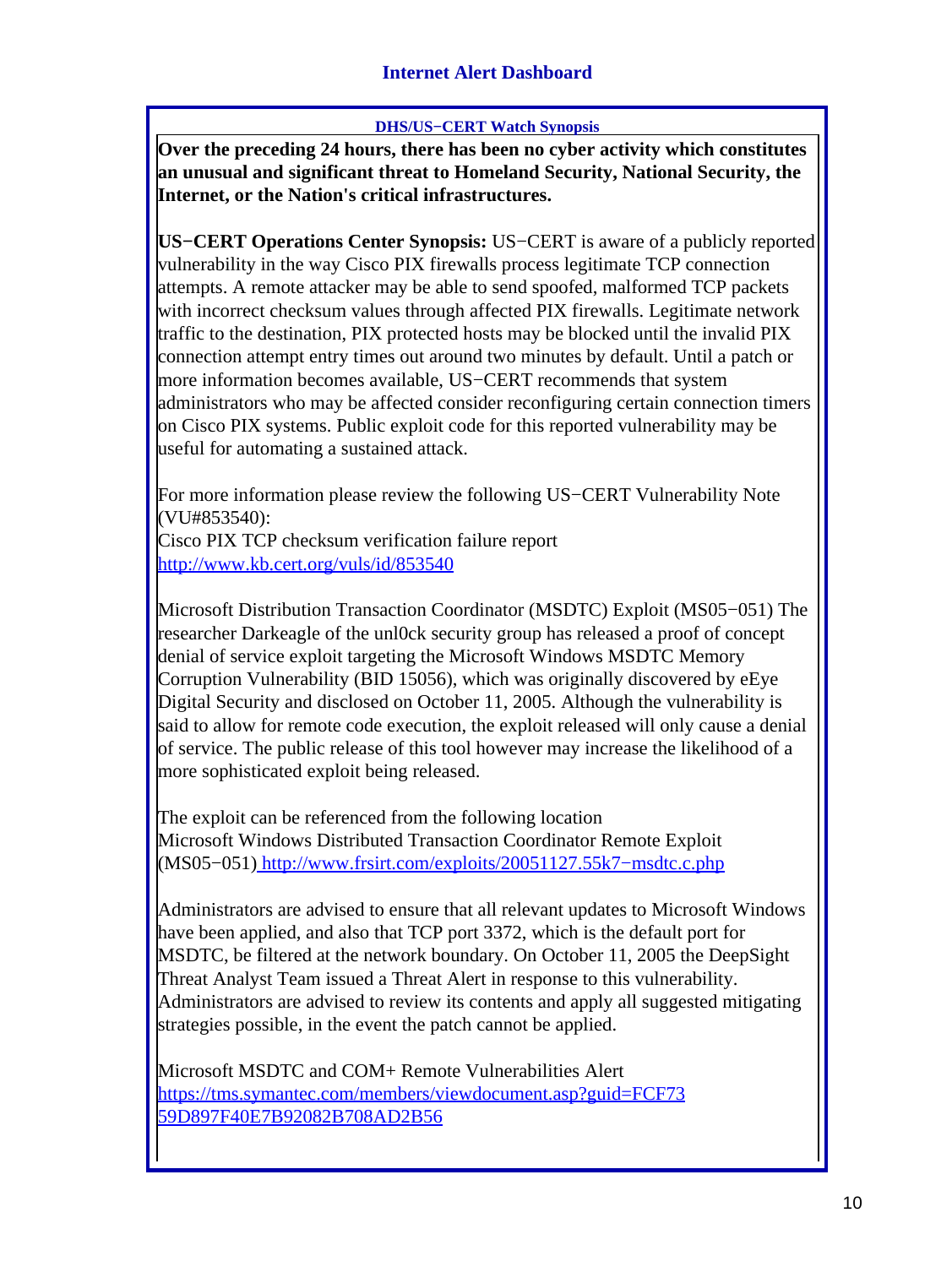W32/Sober Revisited

US−CERT is aware of several new variants of the W32/Sober virus that propagate via email. As with many viruses, these variants rely on social engineering to propagate. Specifically, the user must click on a link or open an attached file. A recent variant sends messages that appear to be from the CIA or FBI, while a German version appears to be coming from the Bundeskriminalamt (BKA), the German Federal police service. Additionally, US−CERT strongly encourages users not to follow unknown links, even if sent by a known and trusted source.

US−CERT encourages users to review the FBI ALERTS PUBLIC TO RECENT E−MAIL SCHEME at URL:

<http://www.fbi.gov/pressrel/pressrel05/emailscheme112205.htm>

BKA warnt vor gefälschten E−Mails mit BKA−Absender − Variante des Sober−Wurms[: http://www.bka.de](http://www.bka.de)

US−CERT strongly encourages users to install anti−virus software, and keep its virus signature files up to date.

| <b>Current Port Attacks</b>     |                                                                                                                                                                                                                                                                    |  |
|---------------------------------|--------------------------------------------------------------------------------------------------------------------------------------------------------------------------------------------------------------------------------------------------------------------|--|
| <b>Top 10 Target Ports</b>      | $ 1026 \text{ (win–rpc)} , 6881 \text{ (bittorrent)} , 445 \text{ (microsoft–ds)} , 80$<br>(www), 27015 (halflife), 139 (netbios-ssn), 135 (epmap),<br>$53$ (domain), 25 (smtp), 40000 (---)<br>Source: http://isc.incidents.org/top10.html; Internet Storm Center |  |
| their Website: www.us-cert.gov. | To report cyber infrastructure incidents or to request information, please contact US-CERT at soc@us-cert.gov or visit                                                                                                                                             |  |

Information on IT information sharing and analysis can be found at the IT ISAC (Information Sharing and Analysis Center) Website: [https://www.it−isac.org/.](https://www.it-isac.org/)

[[Return to top](#page-0-1)]

# <span id="page-10-0"></span>**Commercial Facilities/Real Estate, Monument &Icons Sector**

- **23.** *November 28, Associated Press* — **Piece of Supreme Court marble falls near tourists.** A basketball−sized piece of marble fell from the facade over the entrance to the Supreme Court, landing on the steps near visitors waiting to enter the building on Monday, November 28. No one was injured when the stone fell. The marble was part of the dentil that serves as a frame for the frieze of statues atop the court's main entrance. A group of visitors had just entered the building and had passed under the frieze when the stone fell at 9:30 a.m. EST. The 70−year−old Supreme Court building is undergoing a \$122 million, five−year renovation project, although it does not appear that the accident was related to that work. Source[: http://www.usatoday.com/news/washington/2005−11−28−supreme−c](http://www.usatoday.com/news/washington/2005-11-28-supreme-court-marble_x.htm) [ourt−marble\\_x.htm](http://www.usatoday.com/news/washington/2005-11-28-supreme-court-marble_x.htm)
- **24.** *November 28, Associated Press* — **First New Orleans school opens since Katrina.** Greeted by welcome signs hung over the door and in the hallways, students began returning Monday, November 28, to the first regular public school to reopen since Hurricane Katrina hit three months ago. Enrollment was expected to be about 200 at Ben Franklin Elementary, in the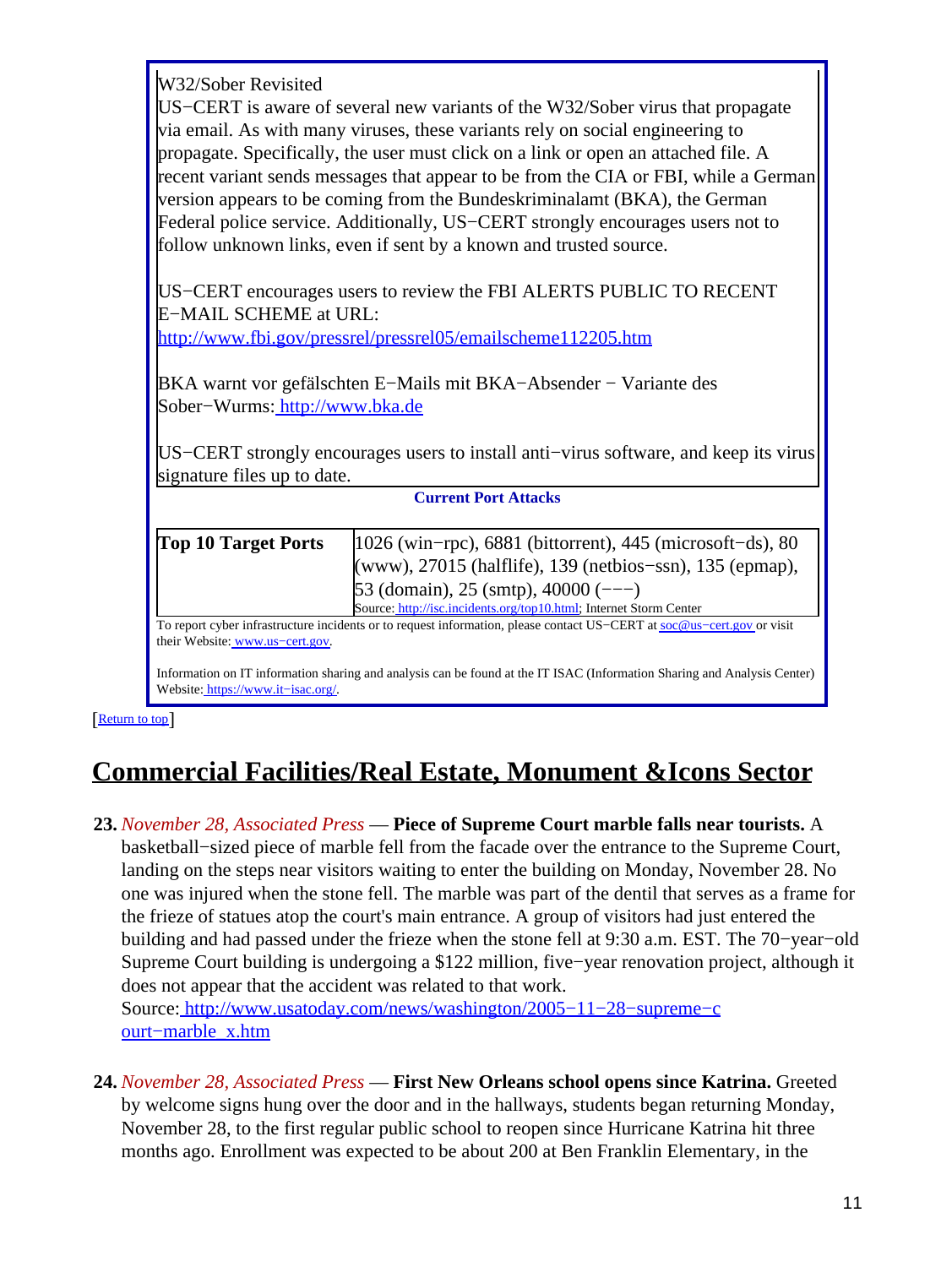affluent uptown area that was relatively unscathed by the storm. Before Katrina, it was a math−science magnet school with 390 students from preschool through eighth grade. "This signals that school is up and running, and that's a good thing," Orleans Parish School Board member Heidi Daniels said. Some private schools in New Orleans began reopening in October, but no public schools had opened, with the exception of a few charters that were outside the local board's control.

Source[: http://www.usatoday.com/news/nation/2005−11−28−new−orleans−s chools\\_x.htm](http://www.usatoday.com/news/nation/2005-11-28-new-orleans-schools_x.htm)

**25.** *November 23, New York Times* — **Dam at a Catskill Reservoir needs emergency repair.** A massive 78−year−old dam in the Catskill Mountains that is owned by New York City does not meet state safety standards and will have to undergo emergency repairs before next spring's snow melt. Officials said there was a remote possibility that the Gilboa Dam would fail if there was a record storm and snow melt, sending the 20 billion gallons of water in the Schoharie Reservoir roaring through the valley below, a historic area of covered bridges and small farms that is home to about 5,000 people. The New York City Department of Environmental Protection, which owns the 1,800−foot−long dam, has held several meetings with frightened local residents, trying to explain the risk without provoking panic. Emily Lloyd, commissioner of the department said she felt it was necessary to inform residents of the danger and to help them prepare an evacuation plan, though the chance that the dam will fail is remote. Officials said the emergency was based on a question of safety that is caused by a shift in weather patterns, not a sudden deterioration of the dam. There have been scientific indications that the climate of the Northeast is changing and that storms that were once rare are now far more common.

Source[: http://www.nytimes.com/2005/11/28/nyregion/28dam.html](http://www.nytimes.com/2005/11/28/nyregion/28dam.html)

[[Return to top](#page-0-1)]

## <span id="page-11-0"></span>**General Sector**

**26.** *November 28, Associated Press* — **Post−holiday travelers stranded in Midwest.** Travelers trying to get home after Thanksgiving were stranded across the Plains on Monday, November 28, as the region's first big snowstorm of the season closed hundreds of miles of highways, cutting visibility to zero and piling up drifts six feet high. Snow driven by wind up to 69 mph fell from North Dakota to the Texas Panhandle, shutting down schools and the South Dakota state government. Four deaths were blamed on slippery roads in South Dakota, Nebraska, and Kansas, and a fifth person was killed when tornado picked up and hurled a car in Arkansas. Numerous other highways also were closed across the Plains, including a 175−mile stretch of I−90 across South Dakota, and a 60−mile stretch of I−80 in Nebraska. Hundreds of travelers were stranded. Wind, snow and ice in South Dakota snapped electrical lines –– coating some cables with ice a few inches thick −− and knocked out power to thousands of customers. In addition, grass fires driven by the storm system's wind blackened thousands of acres in Texas and Oklahoma. Several homes were destroyed in the two states and hundreds of families had to evacuate in Oklahoma.

Source[: http://news.yahoo.com/s/ap/20051128/ap\\_on\\_re\\_us/stormy\\_weath](http://news.yahoo.com/s/ap/20051128/ap_on_re_us/stormy_weather;_ylt=AkCujLtX0109J2RN5oyVMESs0NUE;_ylu=X3oDMTA3MjBwMWtkBHNlYwM3MTg-) [er;\\_ylt=AkCujLtX0109J2RN5oyVMESs0NUE;\\_ylu=X3oDMTA3MjBwMWtkBH](http://news.yahoo.com/s/ap/20051128/ap_on_re_us/stormy_weather;_ylt=AkCujLtX0109J2RN5oyVMESs0NUE;_ylu=X3oDMTA3MjBwMWtkBHNlYwM3MTg-) [NlYwM3MTg−](http://news.yahoo.com/s/ap/20051128/ap_on_re_us/stormy_weather;_ylt=AkCujLtX0109J2RN5oyVMESs0NUE;_ylu=X3oDMTA3MjBwMWtkBHNlYwM3MTg-)